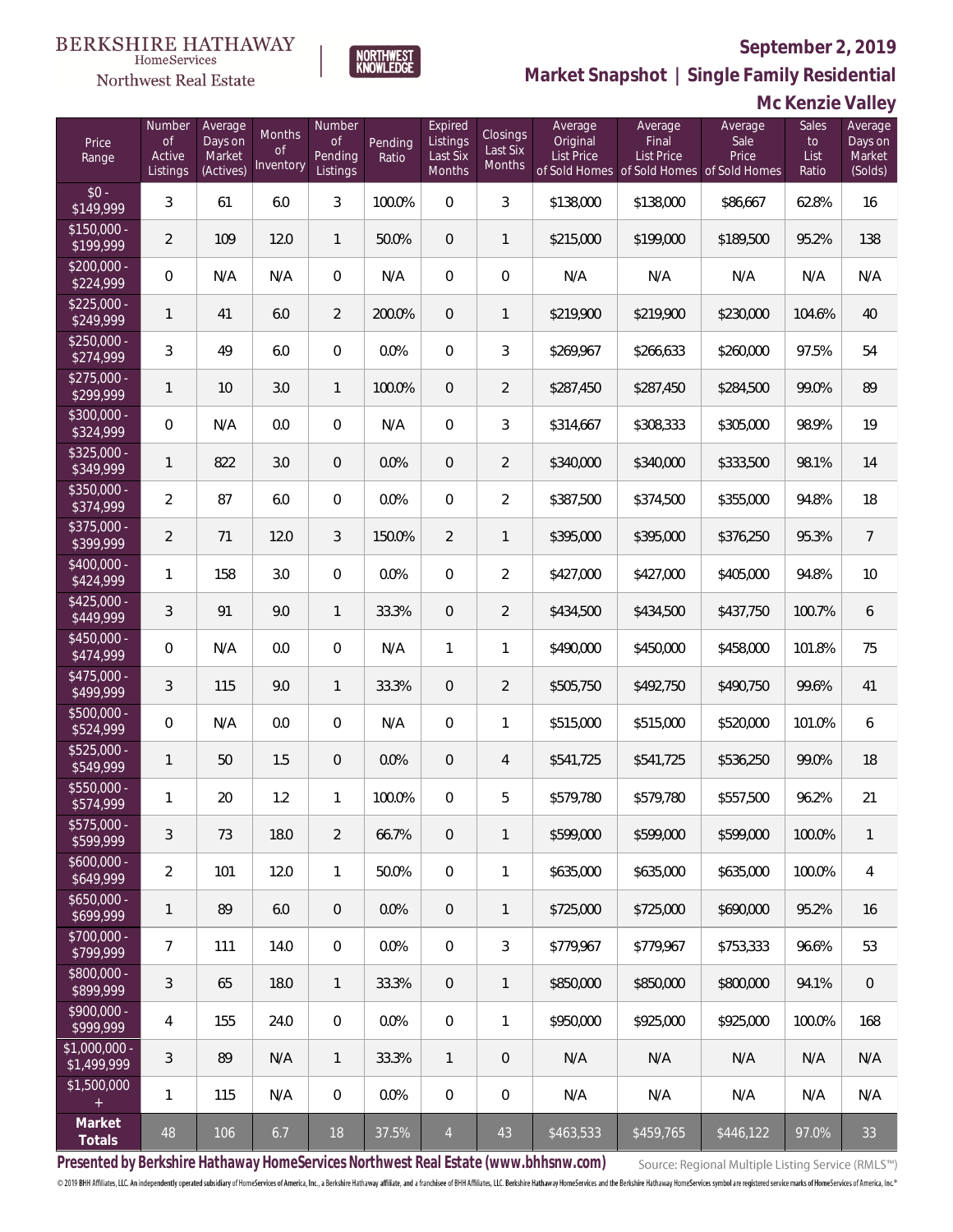

 $\label{lem:sevices} \textsc{Home} \textsc{Service} \textsc{s}$ 

**Market Snapshot | Single Family Residential**

|                               |                                           |                                           |                           |                                     |                  |                                           |                                |                                          |                                                                                    | Pleasant Hill / Oakridge |                              |                                         |
|-------------------------------|-------------------------------------------|-------------------------------------------|---------------------------|-------------------------------------|------------------|-------------------------------------------|--------------------------------|------------------------------------------|------------------------------------------------------------------------------------|--------------------------|------------------------------|-----------------------------------------|
| Price<br>Range                | Number<br><b>of</b><br>Active<br>Listings | Average<br>Days on<br>Market<br>(Actives) | Months<br>0f<br>Inventory | Number<br>Οf<br>Pending<br>Listings | Pending<br>Ratio | Expired<br>Listings<br>Last Six<br>Months | Closings<br>Last Six<br>Months | Average<br>Original<br><b>List Price</b> | Average<br>Final<br><b>List Price</b><br>of Sold Homes of Sold Homes of Sold Homes | Average<br>Sale<br>Price | Sales<br>to<br>List<br>Ratio | Average<br>Days on<br>Market<br>(Solds) |
| $$0 -$<br>\$149,999           | $\overline{2}$                            | 36                                        | 0.9                       | 4                                   | 200.0%           | $\mathbf{1}$                              | 13                             | \$113,562                                | \$107,600                                                                          | \$102,192                | 95.0%                        | 105                                     |
| $$150,000 -$<br>\$199,999     | 4                                         | 59                                        | 1.7                       | 4                                   | 100.0%           | $\overline{2}$                            | 14                             | \$176,436                                | \$172,900                                                                          | \$172,386                | 99.7%                        | 37                                      |
| $$200,000 -$<br>\$224,999     | 5                                         | 70                                        | 4.3                       | $\mathbf{1}$                        | 20.0%            | $\mathbf{1}$                              | $\overline{7}$                 | \$215,786                                | \$213,800                                                                          | \$211,750                | 99.0%                        | 72                                      |
| $$225,000 -$<br>\$249,999     | 5                                         | 53                                        | 3.8                       | $\mathbf{1}$                        | 20.0%            | $\overline{2}$                            | 8                              | \$239,738                                | \$234,150                                                                          | \$233,600                | 99.8%                        | 36                                      |
| $$250,000 -$<br>\$274,999     | $\mathbf{1}$                              | 118                                       | 1.2                       | $\mathbf{1}$                        | 100.0%           | $\mathbf{1}$                              | 5                              | \$268,980                                | \$269,900                                                                          | \$264,200                | 97.9%                        | 17                                      |
| $$275,000 -$<br>\$299,999     | $\overline{7}$                            | 145                                       | 7.0                       | 3                                   | 42.9%            | $\overline{0}$                            | 6                              | \$298,283                                | \$292,450                                                                          | \$288,800                | 98.8%                        | 35                                      |
| $$300,000 -$<br>\$324,999     | $\mathbf{1}$                              | 34                                        | 1.0                       | $\overline{2}$                      | 200.0%           | $\mathbf 0$                               | 6                              | \$320,483                                | \$313,000                                                                          | \$311,500                | 99.5%                        | 44                                      |
| $$325,000 -$<br>\$349,999     | $\mathbf{1}$                              | 82                                        | 1.5                       | 3                                   | 300.0%           | $\overline{1}$                            | $\overline{4}$                 | \$338,475                                | \$334,725                                                                          | \$330,000                | 98.6%                        | 76                                      |
| $$350,000 -$<br>\$374,999     | $\overline{2}$                            | 78                                        | 3.0                       | $\mathbf{1}$                        | 50.0%            | $\mathbf 0$                               | $\overline{4}$                 | \$373,450                                | \$363,450                                                                          | \$360,750                | 99.3%                        | 53                                      |
| $$375,000 -$<br>\$399,999     | 3                                         | 57                                        | 4.5                       | $\overline{0}$                      | 0.0%             | $\mathbf{1}$                              | $\overline{4}$                 | \$377,250                                | \$377,250                                                                          | \$381,000                | 101.0%                       | 32                                      |
| $$400,000 -$<br>\$424,999     | $\mathbf 0$                               | N/A                                       | 0.0                       | $\mathbf 0$                         | N/A              | $\mathbf 0$                               | $\sqrt{3}$                     | \$464,967                                | \$454,667                                                                          | \$418,333                | 92.0%                        | 107                                     |
| $$425,000 -$<br>\$449,999     | 3                                         | 96                                        | 9.0                       | $\mathbf{1}$                        | 33.3%            | $\overline{0}$                            | $\overline{2}$                 | \$482,500                                | \$435,000                                                                          | \$430,000                | 98.9%                        | 110                                     |
| $$450,000 -$<br>\$474,999     | $\mathbf{1}$                              | 12                                        | 3.0                       | $\overline{0}$                      | 0.0%             | $\mathbf{0}$                              | $\overline{2}$                 | \$465,000                                | \$465,000                                                                          | \$460,400                | 99.0%                        | 17                                      |
| $$475,000 -$<br>\$499,999     | 1                                         | 52                                        | 2.0                       | $\overline{0}$                      | 0.0%             | $\overline{0}$                            | $\mathcal{S}$                  | \$506,300                                | \$496,300                                                                          | \$487,333                | 98.2%                        | 111                                     |
| $$500,000 -$<br>\$524,999     | $\mathbf 0$                               | N/A                                       | N/A                       | $\mathbf{1}$                        | N/A              | $\mathbf{0}$                              | $\mathbf 0$                    | N/A                                      | N/A                                                                                | N/A                      | N/A                          | N/A                                     |
| $$525,000 -$<br>\$549,999     | $\overline{2}$                            | 49                                        | 12.0                      | $\mathbf{1}$                        | 50.0%            | $\overline{0}$                            | $\mathbf{1}$                   | \$549,900                                | \$549,900                                                                          | \$549,900                | 100.0%                       | 30                                      |
| \$550,000<br>\$574,999        | 0                                         | N/A                                       | 0.0                       | $\mathbf{0}$                        | N/A              | $\mathbf{0}$                              | $\overline{2}$                 | \$550,000                                | \$550,000                                                                          | \$550,000                | 100.0%                       | 15                                      |
| $$575,000 -$<br>\$599,999     | $\overline{2}$                            | 79                                        | 12.0                      | $\overline{0}$                      | 0.0%             | $\mathbf{0}$                              | $\mathbb{1}$                   | \$589,900                                | \$589,900                                                                          | \$575,000                | 97.5%                        | $\overline{0}$                          |
| $$600,000 -$<br>\$649,999     | 1                                         | 68                                        | 6.0                       | $\overline{0}$                      | 0.0%             | $\mathbf 0$                               | 1                              | \$649,000                                | \$649,000                                                                          | \$649,000                | 100.0%                       | 198                                     |
| $$650,000 -$<br>\$699,999     | $\mathfrak{Z}$                            | 59                                        | 18.0                      | $\overline{0}$                      | 0.0%             | $\mathbf{0}$                              | $\mathbb{1}$                   | \$750,000                                | \$699,900                                                                          | \$680,000                | 97.2%                        | 90                                      |
| $$700,000 -$<br>\$799,999     | 1                                         | 153                                       | 6.0                       | $\overline{2}$                      | 200.0%           | $\mathbf 0$                               | 1                              | \$775,000                                | \$750,000                                                                          | \$730,000                | 97.3%                        | 18                                      |
| $$800,000 -$<br>\$899,999     | $\mathbf 0$                               | N/A                                       | 0.0                       | $\overline{0}$                      | N/A              | $\mathbf{0}$                              | $\mathbf{1}$                   | \$774,900                                | \$774,900                                                                          | \$810,000                | 104.5%                       | 6                                       |
| $$900.000 -$<br>\$999,999     | 0                                         | N/A                                       | N/A                       | $\mathbf 0$                         | N/A              | $\mathbf 0$                               | $\mathbf 0$                    | N/A                                      | N/A                                                                                | N/A                      | N/A                          | N/A                                     |
| $$1,000,000 -$<br>\$1,499,999 | $\overline{2}$                            | 45                                        | N/A                       | $\mathbf{1}$                        | 50.0%            | $\mathbf{0}$                              | $\theta$                       | N/A                                      | N/A                                                                                | N/A                      | N/A                          | N/A                                     |
| \$1,500,000<br>$+$            | 1                                         | 74                                        | N/A                       | $\mathbf 0$                         | $0.0\%$          | $\mathbf 0$                               | $\mathbf 0$                    | N/A                                      | N/A                                                                                | N/A                      | N/A                          | N/A                                     |
| Market<br>Totals              | 48                                        | 76                                        | 3.2                       | 26                                  | 54.2%            | $\overline{9}$                            | 89                             | \$300,972                                | \$294,827                                                                          | \$290,949                | 98.7%                        | 58                                      |

**Presented by Berkshire Hathaway HomeServices Northwest Real Estate (www.bhhsnw.com)**

Source: Regional Multiple Listing Service (RMLS™)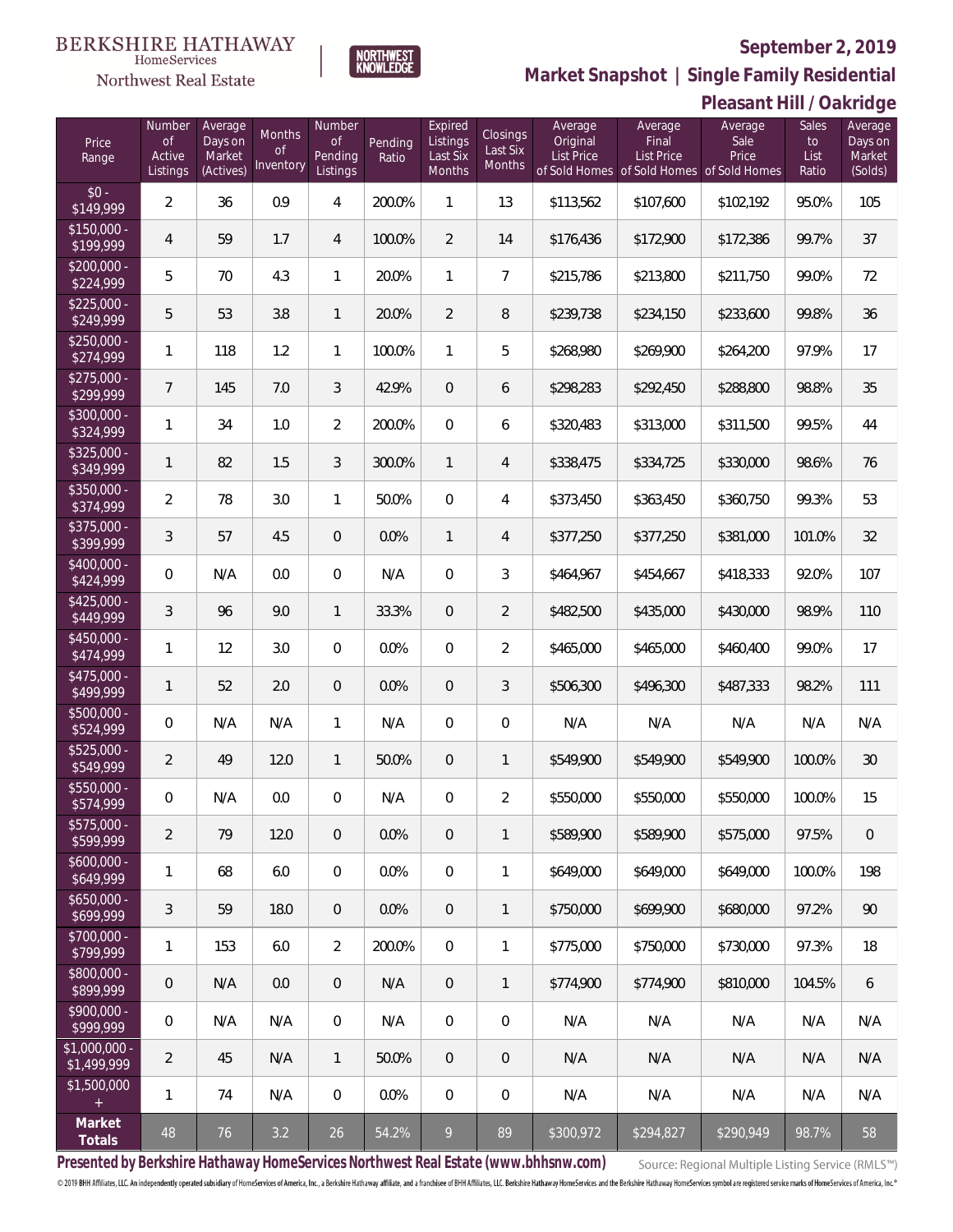**South Lane Properties**

Average Sales Average



Number

**NORTHWEST**<br>KNOWLEDGE

Expired

Average

**Northwest Real Estate** 

Number Average

 $$15$ <br> $$1<sup>0</sup>$ 

 $\frac{$30}{$30}$ 

 $\frac{1}{\$32}$ 

 $\frac{$40}{$40}$ 

 $\frac{$42}{$44}$ 

 $\frac{$45}{$4}$ 

 $\frac{$47}{$40}$ 

 $$50$ <br>\$52

 $$52$ <br> $$54$ 

 $$55$ <br> $$5$ 

 $$57$ <br>\$50

 $$60$ <br>\$64

 $$65$ <br>\$60

 $$70$ <br> $$7^0$ 

\$80<br>\$80

 $$90$ 

 $$1,0$ 

 $$1,5$ 

**Market Snapshot | Single Family Residential**

Average

| Price<br>Range                   | $\circ f$<br>Active<br>Listings | Days on<br>Market<br>(Actives) | <b>Months</b><br>Οf<br>Inventory | <b>of</b><br>Pending<br>Listings | Pending<br>Ratio | Listings<br>Last Six<br>Months | Closings<br>Last Six<br>Months | Original<br>List Price<br>of Sold Homes | Final<br><b>List Price</b><br>of Sold Homes of Sold Homes | Sale<br>Price | to<br>List<br>Ratio | Days or<br>Market<br>(Solds) |
|----------------------------------|---------------------------------|--------------------------------|----------------------------------|----------------------------------|------------------|--------------------------------|--------------------------------|-----------------------------------------|-----------------------------------------------------------|---------------|---------------------|------------------------------|
| $$0 -$<br>\$149,999              | 3                               | 217                            | 2.6                              | 3                                | 100.0%           | $\overline{2}$                 | $\overline{7}$                 | \$135,057                               | \$127,986                                                 | \$108,584     | 84.8%               | 55                           |
| $$150,000 -$<br>\$199,999        | $\overline{7}$                  | 147                            | 1.8                              | 8                                | 114.3%           | $\overline{2}$                 | 24                             | \$180,758                               | \$176,527                                                 | \$176,373     | 99.9%               | 50                           |
| $\sqrt{$200,000}$ -<br>\$224,999 | 5                               | 20                             | 1.4                              | 6                                | 120.0%           | 1                              | 22                             | \$208,509                               | \$210,304                                                 | \$210,008     | 99.9%               | 18                           |
| $$225,000 -$<br>\$249,999        | 8                               | 37                             | 1.5                              | 16                               | 200.0%           | $\mathbf{1}$                   | 32                             | \$238,297                               | \$237,972                                                 | \$236,919     | 99.6%               | 23                           |
| $$250,000 -$<br>\$274,999        | 4                               | 31                             | 0.8                              | 10                               | 250.0%           | 1                              | 31                             | \$267,303                               | \$263,358                                                 | \$263,144     | 99.9%               | 52                           |
| $$275,000 -$<br>\$299,999        | 6                               | 67                             | 1.5                              | 11                               | 183.3%           | 0                              | 24                             | \$291,758                               | \$288,825                                                 | \$285,871     | 99.0%               | 47                           |
| \$300,000 -<br>\$324,999         | 7                               | 58                             | 2.3                              | 6                                | 85.7%            | 1                              | 18                             | \$317,614                               | \$310,675                                                 | \$308,361     | 99.3%               | 68                           |
| \$325,000 -<br>\$349,999         | $\overline{7}$                  | 57                             | 3.0                              | 4                                | 57.1%            | $\overline{2}$                 | 14                             | \$342,274                               | \$341,264                                                 | \$333,676     | 97.8%               | 54                           |
| \$350,000 -<br>\$374,999         | 6                               | 67                             | 3.6                              | 3                                | 50.0%            | 1                              | 10                             | \$365,970                               | \$362,050                                                 | \$362,380     | 100.1%              | 81                           |
| \$375,000 -<br>\$399,999         | $\overline{4}$                  | 65                             | 2.2                              | $\theta$                         | 0.0%             | $\overline{2}$                 | 11                             | \$416,827                               | \$389,763                                                 | \$388,035     | 99.6%               | 91                           |
| \$400,000 -<br>\$424,999         | 5                               | 32                             | 7.5                              | 1                                | 20.0%            | 1                              | $\overline{4}$                 | \$415,975                               | \$409,475                                                 | \$407,250     | 99.5%               | 88                           |
| \$425,000 -<br>\$449,999         | 3                               | 63                             | 3.0                              | 3                                | 100.0%           | $\overline{2}$                 | 6                              | \$454,667                               | \$440,483                                                 | \$433,317     | 98.4%               | 73                           |
| \$450,000 -<br>\$474,999         | 6                               | 35                             | 9.0                              | 0                                | 0.0%             | 1                              | $\overline{4}$                 | \$494,788                               | \$477,200                                                 | \$459,975     | 96.4%               | 41                           |
| \$475,000 -<br>\$499,999         | 5                               | 45                             | 6.0                              | 1                                | 20.0%            | $\mathbf{1}$                   | 5                              | \$497,780                               | \$493,780                                                 | \$483,500     | 97.9%               | 33                           |
| \$500,000 -<br>\$524,999         | 0                               | N/A                            | 0.0                              | 0                                | N/A              | $\mathbf 0$                    | 5                              | \$516,580                               | \$510,380                                                 | \$509,600     | 99.8%               | 75                           |
| \$525,000 -<br>\$549,999         | $\overline{4}$                  | 117                            | 4.0                              | $\theta$                         | 0.0%             | 1                              | 6                              | \$559,633                               | \$544,800                                                 | \$529,417     | 97.2%               | 42                           |
| \$550,000 -<br>\$574,999         | 3                               | 306                            | 6.0                              | 0                                | 0.0%             | $\overline{2}$                 | 3                              | \$569,333                               | \$562,667                                                 | \$564,333     | 100.3%              | 37                           |
| $$575,000 -$<br>\$599,999        | 5                               | 53                             | 10.0                             | $\overline{0}$                   | 0.0%             | 1                              | 3                              | \$591,667                               | \$591,667                                                 | \$583,000     | 98.5%               | 27                           |
| $$600,000 -$<br>\$649,999        | 5                               | 69                             | 30.0                             | 0                                | 0.0%             | $\overline{2}$                 | $\mathbf{1}$                   | \$650,000                               | \$625,000                                                 | \$600,000     | 96.0%               | 339                          |
| $$650,000 -$<br>\$699,999        | 3                               | 71                             | 4.5                              | $\overline{2}$                   | 66.7%            | 1                              | $\overline{4}$                 | \$654.750                               | \$679,750                                                 | \$662,500     | 97.5%               | 54                           |
| \$700,000 -<br>\$799,999         | $\overline{2}$                  | 72                             | 12.0                             | $\mathbf{1}$                     | 50.0%            | 0                              | $\mathbf{1}$                   | \$794,900                               | \$794.900                                                 | \$758,800     | 95.5%               | 78                           |
| \$800,000 -<br>\$899,999         | 1                               | 108                            | 6.0                              | $\mathbf 0$                      | 0.0%             | 1                              | $\mathbf{1}$                   | \$895,000                               | \$895,000                                                 | \$895,000     | 100.0%              | 295                          |
| \$900,000 -<br>\$999,999         | $\overline{0}$                  | N/A                            | 0.0                              | $\mathbf{1}$                     | N/A              | 0                              | $\mathbf{1}$                   | \$925,000                               | \$925,000                                                 | \$905,000     | 97.8%               | 9                            |
| \$1,000,000 -<br>\$1,499,999     | 3                               | 130                            | 9.0                              | $\mathbf 0$                      | 0.0%             | $\mathbf{1}$                   | $\overline{2}$                 | \$1,150,000                             | \$1,150,000                                               | \$1,125,000   | 97.8%               | 125                          |
| \$1,500,000                      | 0                               | N/A                            | N/A                              | 0                                | N/A              | $\overline{2}$                 | $\mathbf 0$                    | N/A                                     | N/A                                                       | N/A           | N/A                 | N/A                          |
| Market<br>Totals                 | 102                             | 76                             | 2.6                              | 76                               | 74.5%            | 29                             | 239                            | \$326,385                               | \$321,963                                                 | \$318,154     | 98.8%               | 52                           |

**Presented by Berkshire Hathaway HomeServices Northwest Real Estate (www.bhhsnw.com)**

Source: Regional Multiple Listing Service (RMLS™)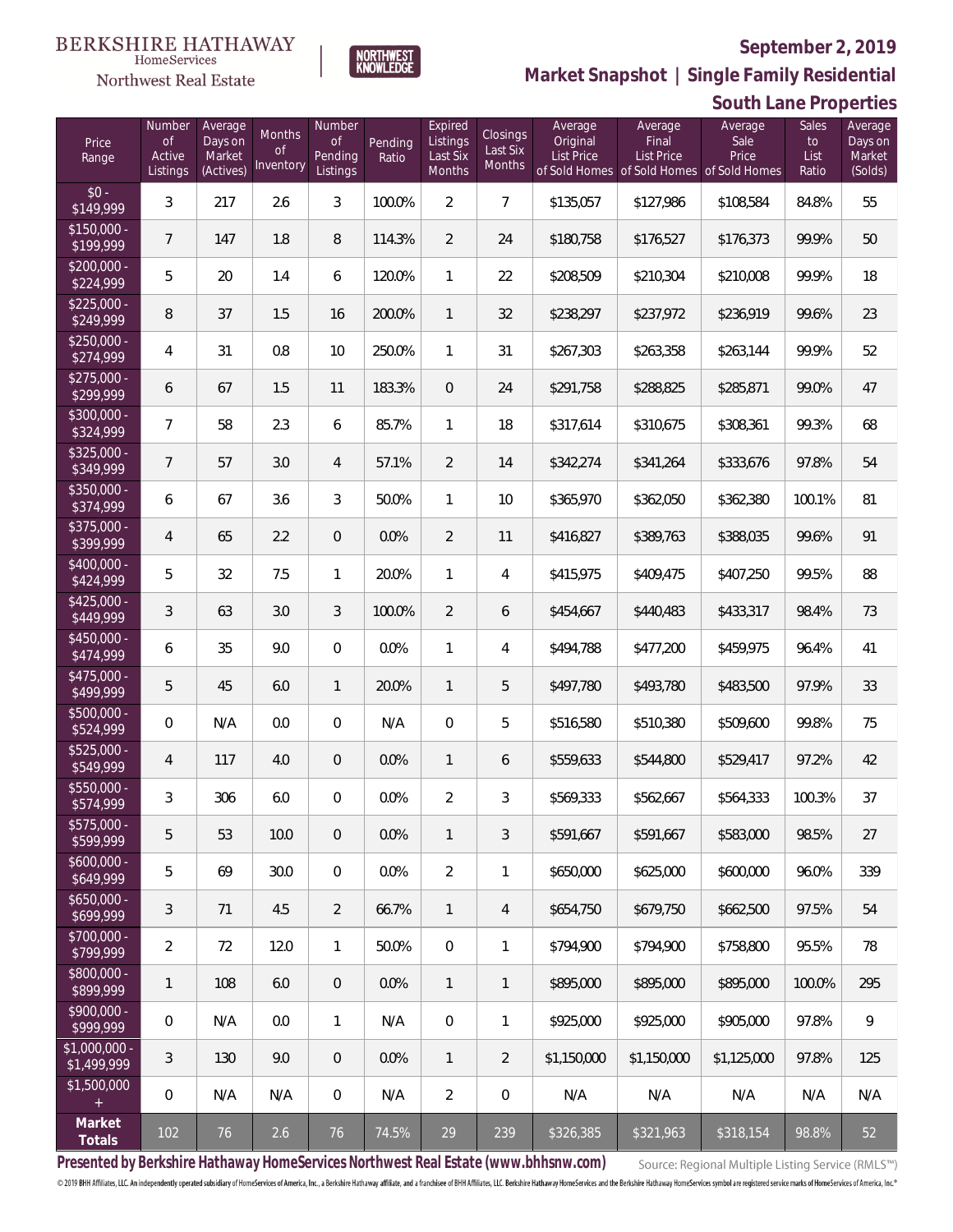

NORTHWEST<br>KNOWLEDGE

Northwest Real Estate

**Market Snapshot | Single Family Residential**

|                               | West Lane Properties                      |                                           |                           |                                            |                  |                                           |                                |                                          |                                                                                    |                          |                              |                                         |
|-------------------------------|-------------------------------------------|-------------------------------------------|---------------------------|--------------------------------------------|------------------|-------------------------------------------|--------------------------------|------------------------------------------|------------------------------------------------------------------------------------|--------------------------|------------------------------|-----------------------------------------|
| Price<br>Range                | Number<br><b>of</b><br>Active<br>Listings | Average<br>Days on<br>Market<br>(Actives) | Months<br>0f<br>Inventory | Number<br><b>of</b><br>Pending<br>Listings | Pending<br>Ratio | Expired<br>Listings<br>Last Six<br>Months | Closings<br>Last Six<br>Months | Average<br>Original<br><b>List Price</b> | Average<br>Final<br><b>List Price</b><br>of Sold Homes of Sold Homes of Sold Homes | Average<br>Sale<br>Price | Sales<br>to<br>List<br>Ratio | Average<br>Days on<br>Market<br>(Solds) |
| $$0 -$<br>\$149,999           | $\overline{2}$                            | 62                                        | 6.0                       | $\mathfrak{Z}$                             | 150.0%           | $\mathbf 0$                               | $\overline{2}$                 | \$127,450                                | \$127,450                                                                          | \$126,604                | 99.3%                        | 23                                      |
| $$150,000 -$<br>\$199,999     | $\overline{2}$                            | 267                                       | 4.0                       | $\mathbf{1}$                               | 50.0%            | $\overline{0}$                            | 3                              | \$163,167                                | \$159,967                                                                          | \$167,967                | 105.0%                       | 20                                      |
| $$200,000 -$<br>\$224,999     | 1                                         | 24                                        | 1.5                       | $\mathbf{1}$                               | 100.0%           | $\overline{0}$                            | 4                              | \$215,700                                | \$212,425                                                                          | \$215,850                | 101.6%                       | 41                                      |
| $$225,000 -$<br>\$249,999     | $\overline{2}$                            | 64                                        | 1.3                       | 4                                          | 200.0%           | $\overline{2}$                            | 9                              | \$241,464                                | \$241,008                                                                          | \$240,156                | 99.6%                        | 26                                      |
| $$250,000 -$<br>\$274,999     | 3                                         | 82                                        | 0.9                       | 6                                          | 200.0%           | $\overline{0}$                            | 20                             | \$264,080                                | \$262,835                                                                          | \$258,825                | 98.5%                        | 42                                      |
| $$275,000 -$<br>\$299,999     | 3                                         | 56                                        | 1.5                       | 8                                          | 266.7%           | $\mathbf{1}$                              | 12                             | \$290,242                                | \$286,725                                                                          | \$288,908                | 100.8%                       | 29                                      |
| $$300,000 -$<br>\$324,999     | 1                                         | 41                                        | 0.7                       | 4                                          | 400.0%           | $\overline{0}$                            | 9                              | \$315,933                                | \$314,933                                                                          | \$312,322                | 99.2%                        | 35                                      |
| \$325,000 -<br>\$349,999      | $\overline{2}$                            | 15                                        | 1.1                       | 3                                          | 150.0%           | $\overline{0}$                            | 11                             | \$357,973                                | \$346,164                                                                          | \$336,209                | 97.1%                        | 72                                      |
| \$350,000 -<br>\$374,999      | 1                                         | 95                                        | 1.0                       | $\overline{2}$                             | 200.0%           | $\mathbf 0$                               | 6                              | \$369,650                                | \$369,650                                                                          | \$364,333                | 98.6%                        | 8                                       |
| \$375,000 -<br>\$399,999      | $\overline{2}$                            | 52                                        | 2.0                       | 3                                          | 150.0%           | $\overline{0}$                            | 6                              | \$396,967                                | \$386,967                                                                          | \$383,483                | 99.1%                        | 99                                      |
| \$400,000 -<br>\$424,999      | 1                                         | 26                                        | 3.0                       | $\mathbf{1}$                               | 100.0%           | $\mathbf 0$                               | $\overline{2}$                 | \$424,950                                | \$418,750                                                                          | \$403,500                | 96.4%                        | 165                                     |
| $$425,000 -$<br>\$449,999     | 3                                         | 123                                       | 4.5                       | $\mathbf{1}$                               | 33.3%            | $\overline{0}$                            | 4                              | \$442,200                                | \$434,200                                                                          | \$433,200                | 99.8%                        | 92                                      |
| \$450,000 -<br>\$474,999      | 1                                         | 72                                        | 3.0                       | 0                                          | 0.0%             | $\mathbf 0$                               | $\overline{2}$                 | \$442,500                                | \$442,500                                                                          | \$464,000                | 104.9%                       | 4                                       |
| $$475,000 -$<br>\$499,999     | $\mathbf{1}$                              | 116                                       | 3.0                       | $\mathbf{1}$                               | 100.0%           | $\mathbf{1}$                              | $\overline{2}$                 | \$502,000                                | \$489,450                                                                          | \$482,000                | 98.5%                        | 156                                     |
| \$500,000 -<br>\$524,999      | 0                                         | N/A                                       | 0.0                       | 0                                          | N/A              | $\mathbf 0$                               | 3                              | \$524,667                                | \$499,667                                                                          | \$506,667                | 101.4%                       | 19                                      |
| \$525,000 -<br>\$549,999      | $\overline{2}$                            | 44                                        | 3.0                       | $\overline{0}$                             | 0.0%             | 0                                         | 4                              | \$584,950                                | \$549,450                                                                          | \$541,000                | 98.5%                        | 140                                     |
| \$550,000<br>\$574,999        | $\mathbf{1}$                              | 42                                        | N/A                       | 2                                          | 200.0%           | $\mathbf{0}$                              | $\mathbf{0}$                   | N/A                                      | N/A                                                                                | N/A                      | N/A                          | N/A                                     |
| \$575,000 -<br>\$599,999      | $\overline{2}$                            | 45                                        | 12.0                      | $\overline{0}$                             | 0.0%             | $\mathbf{1}$                              | 1                              | \$599,000                                | \$599,000                                                                          | \$575,000                | 96.0%                        | 18                                      |
| $$600.000 -$<br>\$649,999     | 1                                         | 336                                       | 6.0                       | 0                                          | 0.0%             | $\mathbf 0$                               | 1                              | \$635,000                                | \$635,000                                                                          | \$635,000                | 100.0%                       | 15                                      |
| $$650,000 -$<br>\$699,999     | 1                                         | 104                                       | 6.0                       | $\mathbf{1}$                               | 100.0%           | $\mathbf{0}$                              | 1                              | \$650,000                                | \$650,000                                                                          | \$655,000                | 100.8%                       | 49                                      |
| $$700.000 -$<br>\$799,999     | $\overline{2}$                            | 170                                       | 4.0                       | 0                                          | 0.0%             | $\mathbf 0$                               | 3                              | \$767.633                                | \$754,000                                                                          | \$733,333                | 97.3%                        | 85                                      |
| $$800,000 -$<br>\$899,999     | 1                                         | 951                                       | N/A                       | $\overline{0}$                             | 0.0%             | $\mathbf{0}$                              | $\overline{0}$                 | N/A                                      | N/A                                                                                | N/A                      | N/A                          | N/A                                     |
| $$900.000 -$<br>\$999,999     | 0                                         | N/A                                       | N/A                       | $\overline{2}$                             | N/A              | $\mathbf 0$                               | 0                              | N/A                                      | N/A                                                                                | N/A                      | N/A                          | N/A                                     |
| $$1,000,000$ -<br>\$1,499,999 | $\overline{2}$                            | 153                                       | N/A                       | $\overline{0}$                             | $0.0\%$          | $\mathbf{0}$                              | $\overline{0}$                 | N/A                                      | N/A                                                                                | N/A                      | N/A                          | N/A                                     |
| \$1,500,000<br>$+$            | $\overline{2}$                            | 210                                       | N/A                       | $\overline{0}$                             | $0.0\%$          | 1                                         | 0                              | N/A                                      | N/A                                                                                | N/A                      | N/A                          | N/A                                     |
| Market<br>Totals              | 39                                        | 122                                       | 2.2                       | 43                                         | 110.3%           | 6                                         | 105                            | \$347,944                                | \$342,037                                                                          | \$339,069                | 99.1%                        | 51                                      |

**Presented by Berkshire Hathaway HomeServices Northwest Real Estate (www.bhhsnw.com)**

Source: Regional Multiple Listing Service (RMLS™)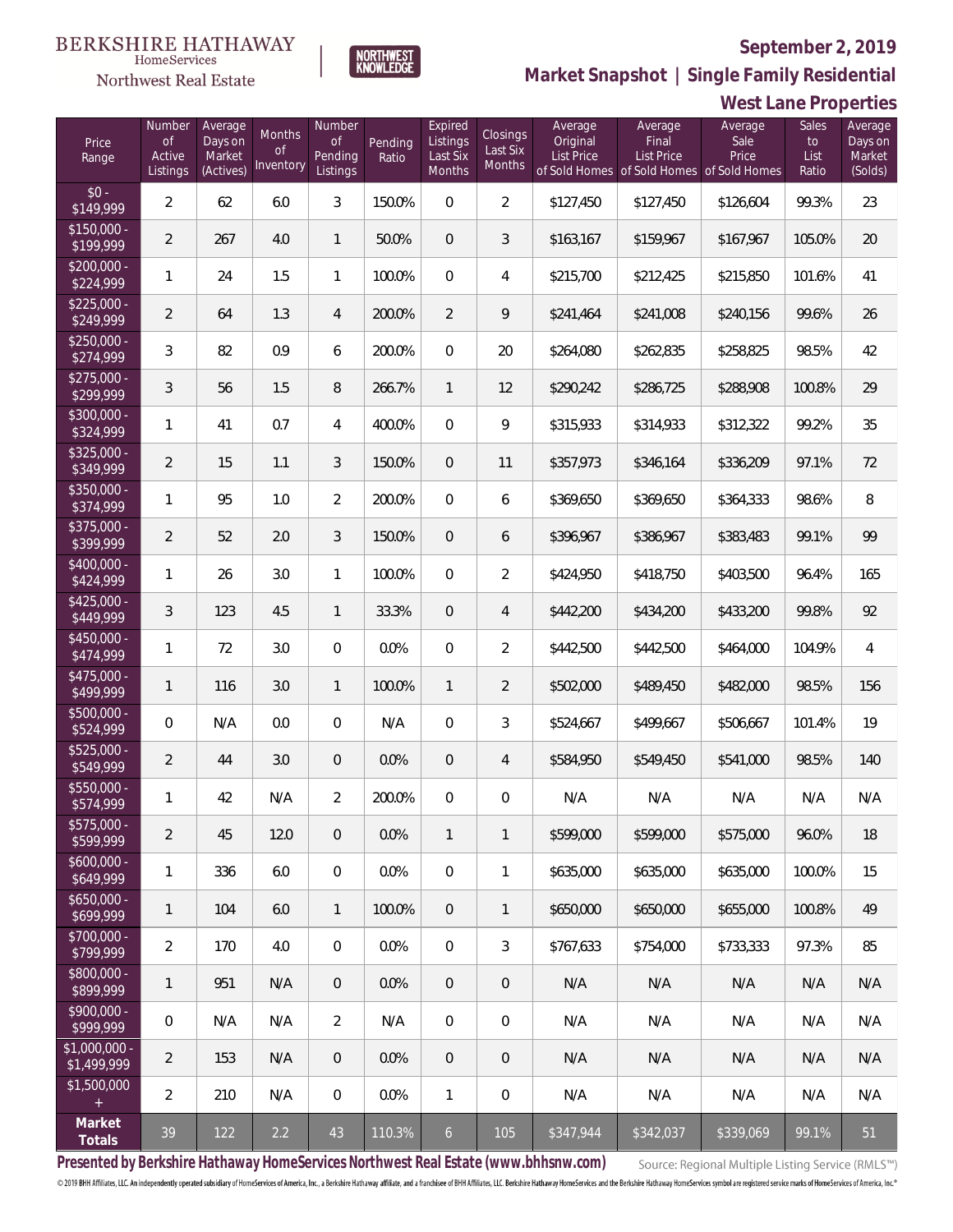

 $\label{lem:sevices} \textsc{Home} \textsc{Service} \textsc{s}$ 

**Market Snapshot | Single Family Residential**

# **Junction City**

| Price<br>Range             | Number<br>0f<br>Active<br>Listings | Average<br>Days on<br>Market<br>(Actives) | Months<br>0f<br>Inventory | Number<br><b>of</b><br>Pending<br>Listings | Pending<br>Ratio | Expired<br>Listings<br>Last Six<br>Months | Closings<br>Last Six<br>Months | Average<br>Original<br><b>List Price</b> | Average<br>Final<br><b>List Price</b><br>of Sold Homes of Sold Homes of Sold Homes | Average<br>Sale<br>Price | Sales<br>to<br>List<br>Ratio | Average<br>Days on<br>Market<br>(Solds) |
|----------------------------|------------------------------------|-------------------------------------------|---------------------------|--------------------------------------------|------------------|-------------------------------------------|--------------------------------|------------------------------------------|------------------------------------------------------------------------------------|--------------------------|------------------------------|-----------------------------------------|
| $$0 -$<br>\$149,999        | 0                                  | N/A                                       | 0.0                       | $\boldsymbol{0}$                           | N/A              | 1                                         | 3                              | \$129,133                                | \$119,133                                                                          | \$110,450                | 92.7%                        | 20                                      |
| $$150,000 -$<br>\$199,999  | $\overline{2}$                     | 81                                        | 1.7                       | $\mathbf{1}$                               | 50.0%            | $\mathbf{1}$                              | $\overline{7}$                 | \$177,657                                | \$168,371                                                                          | \$162,914                | 96.8%                        | 33                                      |
| $$200,000 -$<br>\$224,999  | 1                                  | 17                                        | 1.2                       | $\mathbf{0}$                               | 0.0%             | 1                                         | 5                              | \$206,600                                | \$204,600                                                                          | \$211,715                | 103.5%                       | 15                                      |
| $$225,000 -$<br>\$249,999  | 3                                  | 24                                        | 2.0                       | $\overline{4}$                             | 133.3%           | $\mathbf{1}$                              | 9                              | \$226,778                                | \$226,778                                                                          | \$233,878                | 103.1%                       | 12                                      |
| $$250,000 -$<br>\$274,999  | 3                                  | 29                                        | 6.0                       | $\overline{4}$                             | 133.3%           | $\mathbf{0}$                              | 3                              | \$271,667                                | \$271,667                                                                          | \$269,833                | 99.3%                        | $\mathfrak{Z}$                          |
| $$275,000 -$<br>\$299,999  | $\overline{2}$                     | 166                                       | 1.5                       | $\overline{4}$                             | 200.0%           | $\overline{0}$                            | 8                              | \$296,850                                | \$290,288                                                                          | \$290,325                | 100.0%                       | 55                                      |
| $$300,000 -$<br>\$324,999  | 1                                  | 18                                        | 0.5                       | $\mathbf{1}$                               | 100.0%           | $\mathbf{0}$                              | 12                             | \$312,175                                | \$311,392                                                                          | \$311,233                | 99.9%                        | 19                                      |
| $$325,000 -$<br>\$349,999  | $\overline{2}$                     | 21                                        | 2.0                       | $\theta$                                   | 0.0%             | $\overline{0}$                            | 6                              | \$339,367                                | \$338,200                                                                          | \$332,967                | 98.5%                        | 41                                      |
| $$350,000 -$<br>\$374,999  | 1                                  | 27                                        | 1.5                       | $\overline{2}$                             | 200.0%           | $\mathbf{0}$                              | 4                              | \$381,000                                | \$378,475                                                                          | \$368,500                | 97.4%                        | 23                                      |
| $$375,000 -$<br>\$399,999  | $\overline{7}$                     | 75                                        | 6.0                       | $\theta$                                   | 0.0%             | $\mathbf{1}$                              | 7                              | \$384,771                                | \$384,343                                                                          | \$382,857                | 99.6%                        | 24                                      |
| $$400,000 -$<br>\$424,999  | 0                                  | N/A                                       | 0.0                       | $\overline{2}$                             | N/A              | $\boldsymbol{0}$                          | 1                              | \$424,700                                | \$419,700                                                                          | \$401,000                | 95.5%                        | 102                                     |
| $$425,000 -$<br>\$449,999  | 3                                  | 51                                        | 3.0                       | $\mathbf{1}$                               | 33.3%            | $\overline{0}$                            | 6                              | \$451,167                                | \$441,833                                                                          | \$434,500                | 98.3%                        | 61                                      |
| $$450,000 -$<br>\$474,999  | 1                                  | 291                                       | 1.2                       | 3                                          | 300.0%           | $\overline{0}$                            | 5                              | \$469,980                                | \$465,980                                                                          | \$463,049                | 99.4%                        | 37                                      |
| $$475,000 -$<br>\$499,999  | 4                                  | 85                                        | 24.0                      | $\theta$                                   | 0.0%             | $\overline{0}$                            | $\mathbf{1}$                   | \$425,000                                | \$425,000                                                                          | \$485,000                | 114.1%                       | $\sqrt{3}$                              |
| $$500,000 -$<br>\$524,999  | 0                                  | N/A                                       | 0.0                       | 0                                          | N/A              | 0                                         | 1                              | \$525,000                                | \$519,900                                                                          | \$519,000                | 99.8%                        | 52                                      |
| $$525,000 -$<br>\$549,999  | $\mathbf 0$                        | N/A                                       | 0.0                       | 1                                          | N/A              | $\mathbf{1}$                              | 2                              | \$562,500                                | \$549,950                                                                          | \$540,000                | 98.2%                        | 197                                     |
| \$550,000 -<br>\$574,999   | 0                                  | N/A                                       | 0.0                       | 0                                          | N/A              | 0                                         | 2                              | \$559,950                                | \$559,950                                                                          | \$558,931                | 99.8%                        | 22                                      |
| $$575.000 -$<br>\$599,999  | $\theta$                           | N/A                                       | 0.0                       | $\mathbf{1}$                               | N/A              | $\mathbf 0$                               | $\overline{2}$                 | \$662,000                                | \$650,000                                                                          | \$575,000                | 88.5%                        | 53                                      |
| $$600.000 -$<br>\$649,999  | $\overline{2}$                     | 298                                       | 12.0                      | $\overline{0}$                             | 0.0%             | $\overline{0}$                            | 1                              | \$600,000                                | \$600,000                                                                          | \$600,000                | 100.0%                       | 108                                     |
| $$650,000 -$<br>\$699,999  | 1                                  | $\overline{7}$                            | N/A                       | $\overline{0}$                             | 0.0%             | $\overline{0}$                            | $\overline{0}$                 | N/A                                      | N/A                                                                                | N/A                      | N/A                          | N/A                                     |
| \$700,000 -<br>\$799,999   | 1                                  | 74                                        | N/A                       | $\mathbf{1}$                               | 100.0%           | $\mathbf{1}$                              | $\mathbf{0}$                   | N/A                                      | N/A                                                                                | N/A                      | N/A                          | N/A                                     |
| \$800,000 -<br>\$899,999   | $\overline{2}$                     | 287                                       | N/A                       | $\overline{2}$                             | 100.0%           | $\mathbf{1}$                              | $\overline{0}$                 | N/A                                      | N/A                                                                                | N/A                      | N/A                          | N/A                                     |
| $$900.000 -$<br>\$999,999  | $\overline{2}$                     | 30                                        | 12.0                      | $\overline{0}$                             | $0.0\%$          | $\mathbf 0$                               | 1                              | \$980,000                                | \$980,000                                                                          | \$980,000                | 100.0%                       | $\mathbf 0$                             |
| \$1,000,000<br>\$1,499,999 | 3                                  | 64                                        | 9.0                       | $\overline{0}$                             | $0.0\%$          | $\mathbf{1}$                              | 2                              | \$1,432,500                              | \$1,357,500                                                                        | \$1,232,500              | 90.8%                        | 128                                     |
| \$1,500,000<br>$+$         | 0                                  | N/A                                       | N/A                       | $\overline{0}$                             | N/A              | $\overline{0}$                            | 0                              | N/A                                      | N/A                                                                                | N/A                      | N/A                          | N/A                                     |
| Market<br>Totals           | 41                                 | 87                                        | 2.8                       | 27                                         | 65.9%            | 9                                         | 88                             | \$367,500                                | \$362,134                                                                          | \$356,523                | 98.5%                        | 37                                      |

**Presented by Berkshire Hathaway HomeServices Northwest Real Estate (www.bhhsnw.com)**

Source: Regional Multiple Listing Service (RMLS™)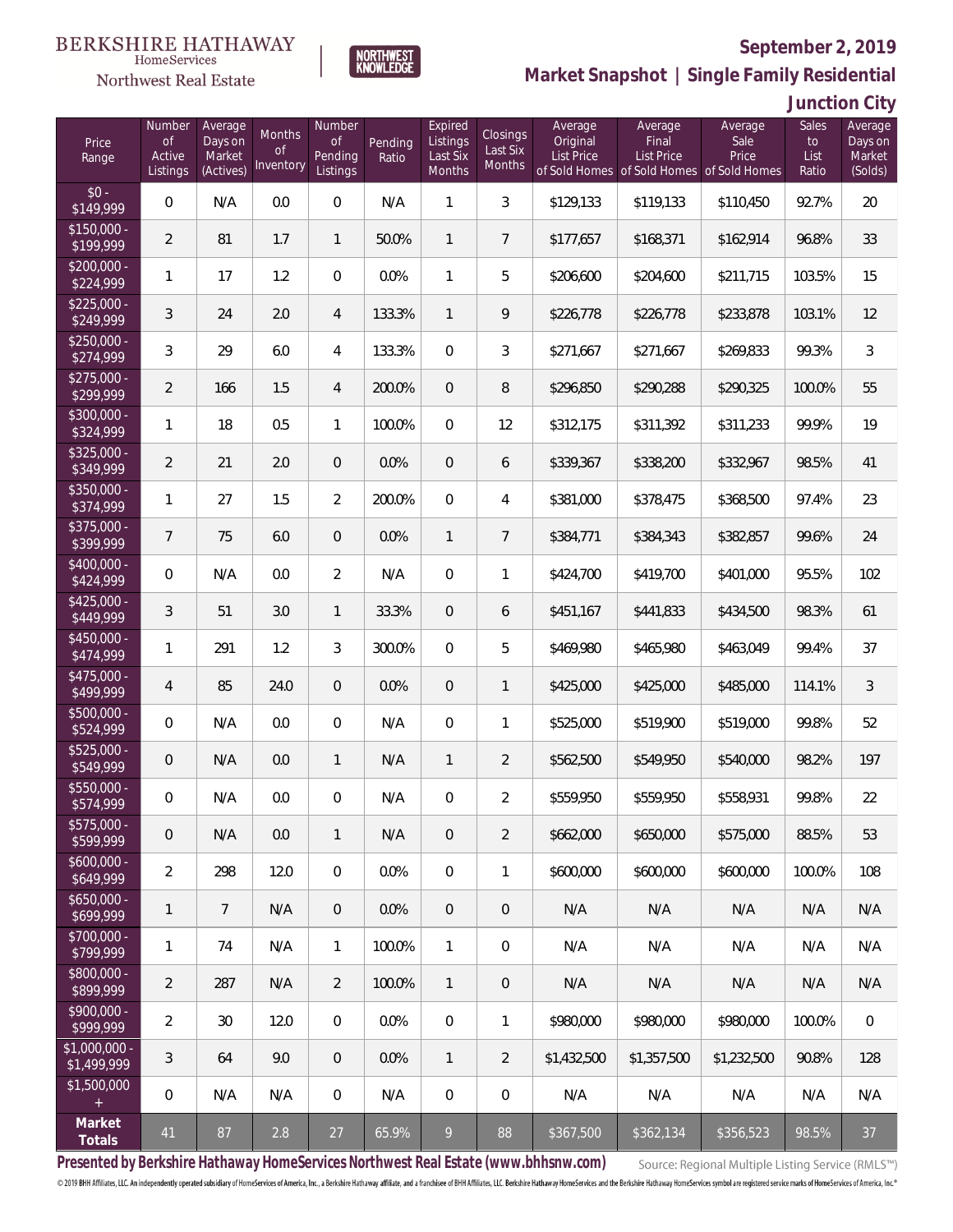

**NORTHWEST**<br>KNOWLEDGE

Northwest Real Estate

**Market Snapshot | Single Family Residential**

**Coburg 1 - 5**

| Price<br>Range                | Number<br>of<br>Active<br>Listings | Average<br>Days on<br>Market<br>(Actives) | Months<br>0f<br>Inventory | Number<br><b>of</b><br>Pending<br>Listings | Pending<br>Ratio | Expired<br>Listings<br>Last Six<br>Months | Closings<br>Last Six<br><b>Months</b> | Average<br>Original<br><b>List Price</b> | Average<br>Final<br>List Price<br>of Sold Homes of Sold Homes of Sold Homes | Average<br>Sale<br>Price | Sales<br>to<br>List<br>Ratio | Average<br>Days on<br>Market<br>(Solds) |
|-------------------------------|------------------------------------|-------------------------------------------|---------------------------|--------------------------------------------|------------------|-------------------------------------------|---------------------------------------|------------------------------------------|-----------------------------------------------------------------------------|--------------------------|------------------------------|-----------------------------------------|
| $$0 -$<br>\$149,999           | 1                                  | 220                                       | N/A                       | $\overline{0}$                             | 0.0%             | $\Omega$                                  | $\overline{0}$                        | N/A                                      | N/A                                                                         | N/A                      | N/A                          | N/A                                     |
| $$150,000 -$<br>\$199,999     | $\overline{0}$                     | N/A                                       | N/A                       | $\overline{0}$                             | N/A              | $\overline{0}$                            | $\overline{0}$                        | N/A                                      | N/A                                                                         | N/A                      | N/A                          | N/A                                     |
| $$200,000 -$<br>\$224,999     | 0                                  | N/A                                       | N/A                       | $\overline{0}$                             | N/A              | $\overline{0}$                            | $\overline{0}$                        | N/A                                      | N/A                                                                         | N/A                      | N/A                          | N/A                                     |
| $$225,000 -$<br>\$249,999     | 0                                  | N/A                                       | N/A                       | $\overline{0}$                             | N/A              | $\overline{0}$                            | $\mathbf 0$                           | N/A                                      | N/A                                                                         | N/A                      | N/A                          | N/A                                     |
| $$250,000 -$<br>\$274,999     | $\overline{0}$                     | N/A                                       | 0.0                       | $\overline{0}$                             | N/A              | $\overline{0}$                            | 1                                     | \$259,900                                | \$259,900                                                                   | \$259,900                | 100.0%                       | 5                                       |
| $$275,000 -$<br>\$299,999     | $\overline{0}$                     | N/A                                       | 0.0                       | $\overline{0}$                             | N/A              | $\overline{0}$                            | $\mathbf{1}$                          | \$296,990                                | \$296,990                                                                   | \$298,422                | 100.5%                       | 79                                      |
| \$300,000 -<br>\$324,999      | $\overline{0}$                     | N/A                                       | 0.0                       | $\overline{0}$                             | N/A              | $\overline{0}$                            | 3                                     | \$299,330                                | \$300,762                                                                   | \$306,890                | 102.0%                       | 10                                      |
| $$325,000 -$<br>\$349,999     | $\overline{0}$                     | N/A                                       | 0.0                       | $\mathbf{1}$                               | N/A              | $\mathbf{1}$                              | 6                                     | \$345,241                                | \$345,241                                                                   | \$343,457                | 99.5%                        | 26                                      |
| \$350,000 -<br>\$374,999      | $\overline{0}$                     | N/A                                       | 0.0                       | $\overline{0}$                             | N/A              | $\overline{0}$                            | $\overline{7}$                        | \$356,831                                | \$371,402                                                                   | \$367,049                | 98.8%                        | 29                                      |
| \$375,000 -<br>\$399,999      | $\boldsymbol{0}$                   | N/A                                       | 0.0                       | $\overline{0}$                             | N/A              | $\overline{0}$                            | 5                                     | \$390,514                                | \$390,514                                                                   | \$392,145                | 100.4%                       | 19                                      |
| \$400,000 -<br>\$424,999      | $\overline{0}$                     | N/A                                       | 0.0                       | $\mathbf{1}$                               | N/A              | $\Omega$                                  | 5                                     | \$405,499                                | \$405,499                                                                   | \$410,524                | 101.2%                       | $\overline{9}$                          |
| $$425,000 -$<br>\$449,999     | 1                                  | 24                                        | 2.0                       | $\overline{0}$                             | 0.0%             | $\Omega$                                  | 3                                     | \$418,199                                | \$429,863                                                                   | \$434,670                | 101.1%                       | 9                                       |
| \$450,000 -<br>\$474,999      | $\overline{0}$                     | N/A                                       | 0.0                       | $\overline{0}$                             | N/A              | $\overline{0}$                            | 1                                     | \$451,603                                | \$451,603                                                                   | \$451,903                | 100.1%                       | 9                                       |
| $$475,000 -$<br>\$499,999     | $\mathbf 0$                        | N/A                                       | N/A                       | $\mathbf{1}$                               | N/A              | $\mathbf{1}$                              | $\overline{0}$                        | N/A                                      | N/A                                                                         | N/A                      | N/A                          | N/A                                     |
| $$500,000 -$<br>\$524,999     | $\overline{0}$                     | N/A                                       | N/A                       | $\mathbf{1}$                               | N/A              | $\overline{0}$                            | 0                                     | N/A                                      | N/A                                                                         | N/A                      | N/A                          | N/A                                     |
| $$525,000 -$<br>\$549,999     | 0                                  | N/A                                       | N/A                       | $\overline{0}$                             | N/A              | $\overline{0}$                            | 0                                     | N/A                                      | N/A                                                                         | N/A                      | N/A                          | N/A                                     |
| \$550,000 -<br>\$574,999      | 0                                  | N/A                                       | N/A                       | $\overline{0}$                             | N/A              | 0                                         | 0                                     | N/A                                      | N/A                                                                         | N/A                      | N/A                          | N/A                                     |
| $$575,000 -$<br>\$599,999     | 0                                  | N/A                                       | 0.0                       | $\theta$                                   | N/A              | $\theta$                                  | $\mathbf{1}$                          | \$570,000                                | \$570,000                                                                   | \$582,000                | 102.1%                       | 6                                       |
| $$600,000 -$<br>\$649,999     | 0                                  | N/A                                       | N/A                       | 0                                          | N/A              | $\overline{0}$                            | 0                                     | N/A                                      | N/A                                                                         | N/A                      | N/A                          | N/A                                     |
| $$650,000 -$<br>\$699,999     | 1                                  | 38                                        | N/A                       | $\mathbf{1}$                               | 100.0%           | $\overline{0}$                            | 0                                     | N/A                                      | N/A                                                                         | N/A                      | N/A                          | N/A                                     |
| $$700,000 -$<br>\$799,999     | 1                                  | 52                                        | N/A                       | 0                                          | 0.0%             | $\overline{0}$                            | 0                                     | N/A                                      | N/A                                                                         | N/A                      | N/A                          | N/A                                     |
| $$800,000 -$<br>\$899,999     | $\mathbf 0$                        | N/A                                       | 0.0                       | $\theta$                                   | N/A              | $\sqrt{2}$                                | 3                                     | \$888,000                                | \$856.667                                                                   | \$854,167                | 99.7%                        | 64                                      |
| $$900,000 -$<br>\$999,999     | 1                                  | 171                                       | N/A                       | 0                                          | 0.0%             | $\overline{0}$                            | 0                                     | N/A                                      | N/A                                                                         | N/A                      | N/A                          | N/A                                     |
| $$1,000,000 -$<br>\$1,499,999 | 1                                  | 199                                       | 2.0                       | $\mathbf{1}$                               | 100.0%           | $\overline{0}$                            | 3                                     | \$1,236,667                              | \$1,226,667                                                                 | \$1,231,667              | 100.4%                       | 39                                      |
| \$1,500,000<br>$+$            | $\mathbf{1}$                       | 263                                       | 6.0                       | 0                                          | 0.0%             | $\mathbf 0$                               | 1                                     | \$1,500,000                              | \$1,500,000                                                                 | \$1,500,000              | 100.0%                       | $\,0\,$                                 |
| Market<br>Totals              | $\overline{7}$                     | 138                                       | $1.1\,$                   | $\mathfrak{b}$                             | 85.7%            | $\overline{2}$                            | 40                                    | \$503,860                                | \$504,292                                                                   | \$505,446                | 100.2%                       | 24                                      |

**Presented by Berkshire Hathaway HomeServices Northwest Real Estate (www.bhhsnw.com)**

Source: Regional Multiple Listing Service (RMLS™)